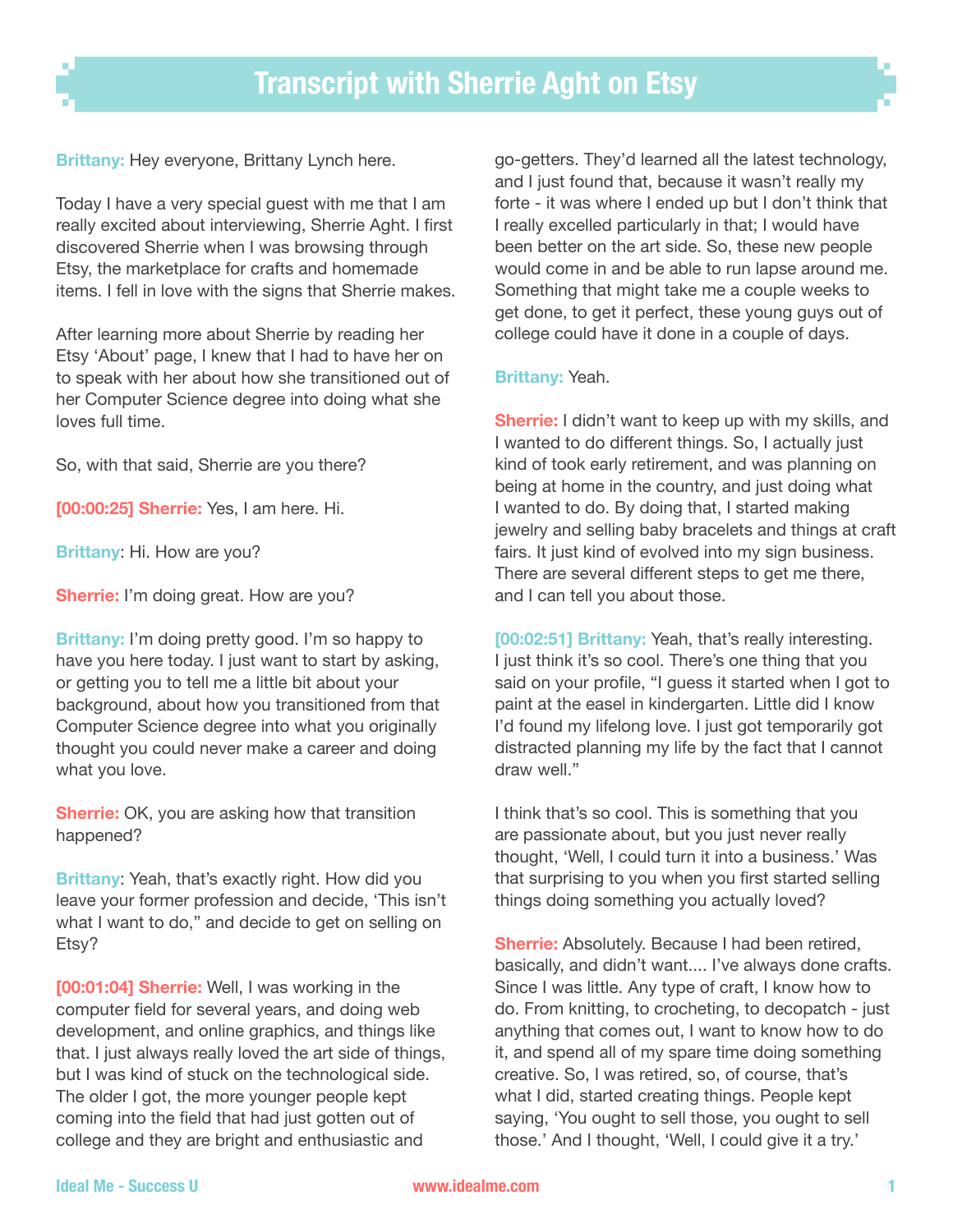So, I started out at craft shows, like I said, doing the jewelry and baby bracelets. Then I got into my first shop, a local store in Cameron, MO called [Iron Horse](https://www.facebook.com/IRonHorSePriMiTivEs). They do a lot of primitives. So I started making signs. That went real well. Then we started making furniture, and that went really well. When I added the signs online, it just kind of took over. We didn't have time for anything else. So, I pulled out of the local shops and quit making furniture and I do signs.

**[00:04:49] Brittany**: Exclusively signs now.

**Sherrie:** Right, exactly.

**Brittany:** That's so neat. How did you hear about Etsy in the first place?

**Sherrie:** Gosh, I don't know. I've known about it for so long. I started my shop in 2008 with baby bracelets. I switched it over to my sign shop in little over a year now. January of 2012 is when I actually started selling signs.

**Brittany:** Each one of your creations is handmade by you. How long does it take make each one of your signs, and what do you do to maximize your hours-per-dollar?

**Sherrie:** I kind of do everything in an assembly linetype fashion. I write down all of my orders, I build all of my signs at one time. I go out in my shed, I cut all the wood, and I put it all together. So, I'll make 20 or 30 signs at a time. I put them all together and then I stain them all. Then, the next step is I paint all of them in whatever their background color is going to be. (Then I) put the tags on the back that say the customer's name and what sign they want. Then, I go upstairs - I live in a little log cabin…

**Brittany:** Oh cool...

**Sherrie:** ...in the middle of the woods. I have a loft: that's my workspace. I do all of the painting in the kitchen. I cover up the counters with old wallpaper and paint the signs. Then they go up to the loft. I do have a helper, her name is Kim, and she comes a couple of days a week, when things are really busy. We work up in the loft. I've got all of my supplies and everything all set up. So, we've got all of the

signs sitting there, and the order sheet, and (I) just pick up the next one that's on the list and do the painting.

**[00:07:04] Brittany:** Right, so batching it makes a lot of sense. That's what I do with a lot of my work, too. That makes sense to me. I've got a question, and this is something I've always encouraged people to just, if they have an interest in something, to pursue it and slowly get better at it. I guess my question to you is, what would you say to someone who isn't necessarily good at drawing, painting, or knitting but wants to get creative. What kind of advice would you give to someone who wants to start (being) creative in (his or her) life but doesn't really know how to start?

**Sherrie:** I would explore classes, definitely. Like I said, community centers, at the local colleges. I would take as many classes as you can find. Michaels has craft classes. Just everything. I'm really, really surprised. I wish that I had some of my original signs that I made, because little did I know how it would evolve.

## **Brittany:** Yeah.

**Sherrie:** Because I thought they were pretty good back then. And now, when I look at them and critique them, it's just like, oh my God, I can't believe what they started out looking like. And people actually bought them because, you know, now it's funny. My coworker and I will go to different shops and we'll look at the signs and we're like, "Oh my gosh, look at that, look at that." We're very, very critical of people. That's what we do all day. We look at how straight the lines are and how crisp...that kind of thing. A lot of time doing this has really, really improved my skills. Which is surprising...I don't know. That surprises me because I didn't know that would happen.

**Brittany:** You didn't know that maybe...

**[00:09:01] Sherrie:** I didn't expect that. A couple of years ago, if I would have taken a fine paintbrush and tried to paint a straight line that curves and not...you know, with the paintbrush, it would have looked like a first grader did it. Now, sometimes, you know, I just kind of whip it out and go, 'Wow, that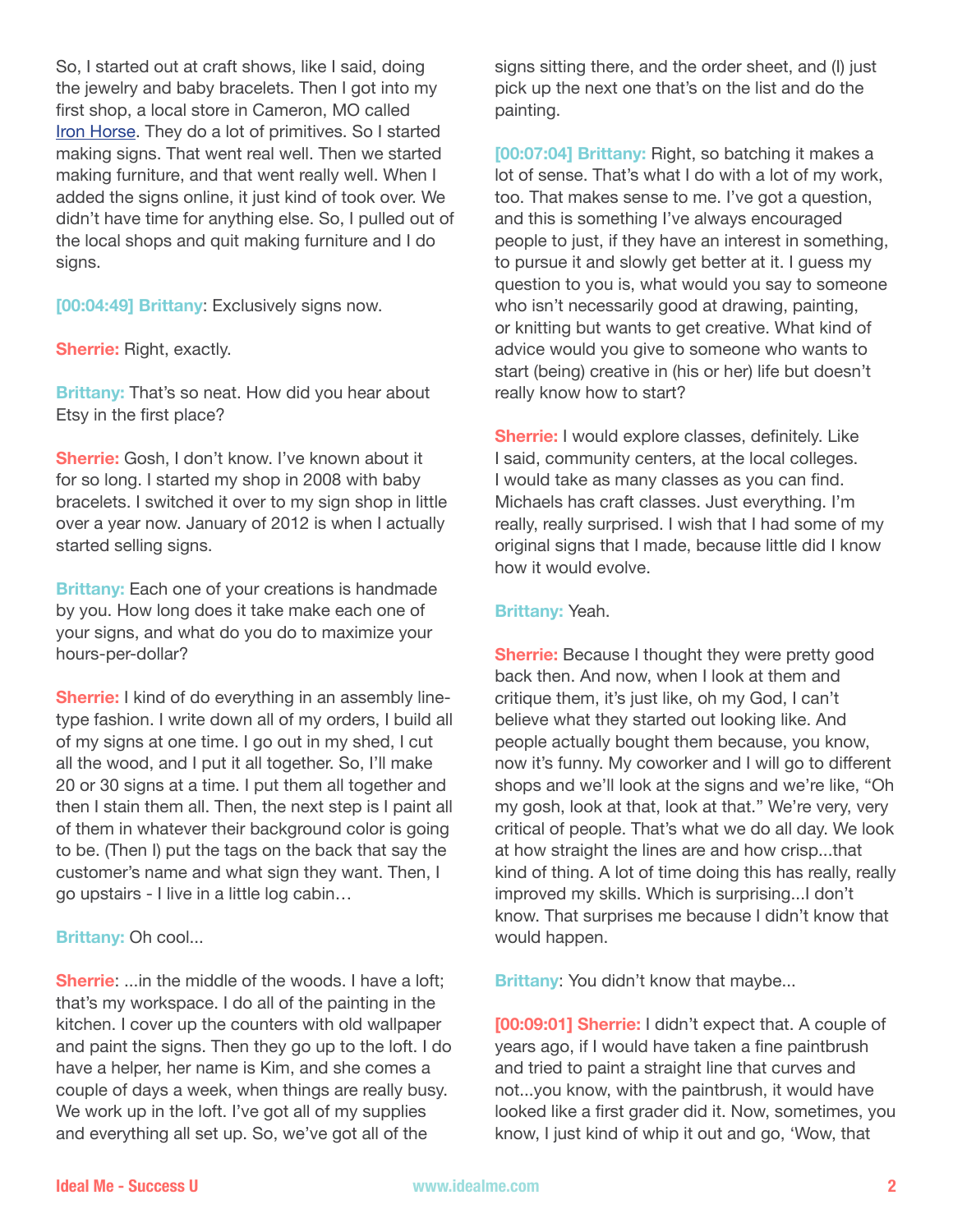looks really good. Oh my gosh.' I spend a lot of time thanking God, definitely, for, you know, something like that. It's like, 'Wow, that worked perfect the first time. Thank you, Lord.'

**Brittany:** Yeah. I think it's sometimes like you said. I think that just starting out and starting to try to get better is the most important first step. And the more you do it, the better that you get. It's what you said early. If you look at the first signs you sold, you would say now, "Wow, how did anyone buy these?" Sometimes you can be your own worst critic, right? You don't realize the value that you have, that other place on it. That's why Etsy is so great. You can just make something and put it up there online and see, you know, are people responsive to it or not? I mean, for example, you even started in another category with the baby brackets. But then, as you started to putting things up there, you notice the signs are really starting well, and you kind of evolve from there.

**Sherrie:** Exactly, yes.

**[00:10:19] Brittany:** So, I think that, sometimes just choosing something you have an interest in, and then, either through classes, like you said, or go online with YouTube or any of these places, there's so many opportunities and ways to learn how to pursue a particular craft or passion. And then from there, place it online and just see how it does. With that said, what do you think are some of the more rewarding aspects of your job now? I guess I wouldn't say you work a ton, but you have more flexible hours, perhaps, with Etsy and selling online. So what would you say are the more rewarding aspects of your job?

**Sherrie:** Definitely being able to be creative is the No. 1, because it's just something that I have to do. It's such an outlet. And it's rewarding so much when people will write to me and say, "I love your shop. You do such great work." It's like, really? It's so flattering and it's just awesome to hear that. And definitely being able to work from home and set my own hours. I work crazy hours even though some days I get up, and I have coffee and I go to the gym, run errands. And then, I will start work at one o'clock in the afternoon and I'll work until 10:30 at night. Other days, I work in the morning, and (then)

I'm free to take off and go buy supplies or visit with my sisters. So, the flexibility and being able to work from home are huge benefits. I love that.

**Brittany:** That is a really nice aspect. For me, too, I often work more than people would guess, but it doesn't feel like work to me - sometimes it does, but most of the time it doesn't feel like work because I love it so much. You can probably relate to that a little, too.

**[00:12:17] Sherrie:** Absolutely. Yesterday, in fact, I was kind of going through some of my designs and I just kept pulling out more and more, going, 'I want to do this, I want to do this, I want to do this.' And there are just not enough hours in the day to do everything that I want to do. I just keep coming up with more ideas and more ideas and ways I want to expand things. I just can't get it all done.

**Brittany:** That's the exciting part. You have a pipeline of things you can continue to pursue and continue to challenge you and get excited about everyday, which is a really, really cool thing that maybe you just didn't feel in your last job.

**Sherrie:** Yes, definitely. The idea is to just keep flowing. It's just an awesome way to make a living. Like you said, it does not feel like I'm working. Even when I sit down at the end of the night in front of the TV, a lot of times I will have my computer on my lap and I'll be looking for different ideas or working on a design, and watching TV at the same time, which is another great benefit. While I work, I can do whatever I want. I can watch TV – have that going in the background while I work. Or, I've listened to Pandora streaming radio. It's just awesome. I get to do whatever I want and can take breaks when I want and go see my dogs.

**[00:13:52] Brittany:** Yeah, just more control over your life, right? That's why I always tell people, 'Pursue something you actually have an interest or passion in, because when you are starting a business or growing a business, there's always going to be work involved. Often more than you think. However, if you are pursuing something that you actually enjoy, it doesn't feel that way. You are able to actually feel excited throughout the day, and you still have that flexibility, like you said, visiting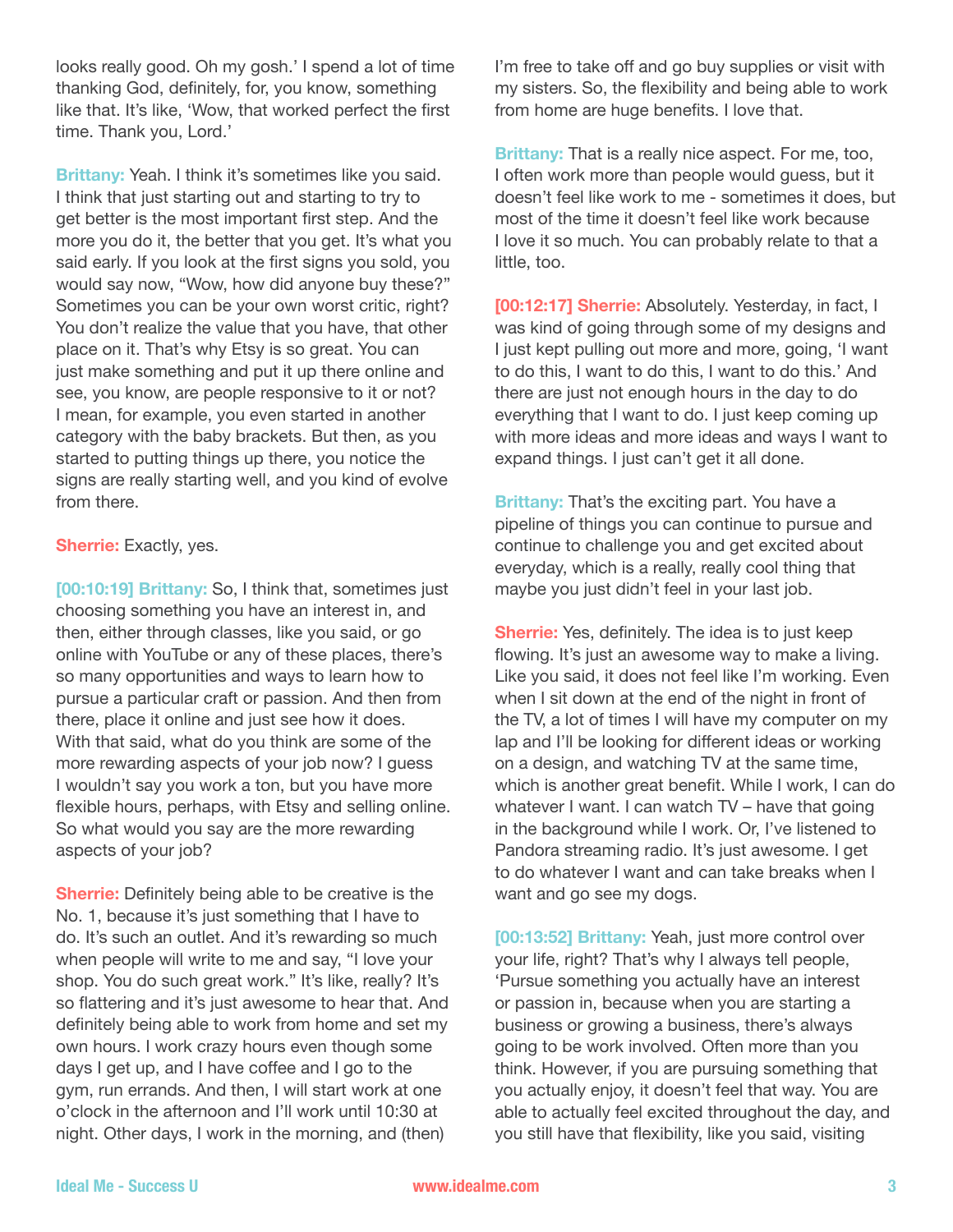your sister, or go play with your dog, or listen to loud music, whatever you want. The opportunity is there for you. I think that's so cool.

Sherrie: What came to my mind - Since I am the sign lady, and live with quotes up all around me all the time, that reminded me of a quote that says, 'Do what you love and you'll never work a day in your life.'

**Brittany**: Yes, and I couldn't agree with that more. That's just something that I believe so strongly in and I think that you are a perfect example of that. You left a career that you kind of initially fell into and started doing what you love. Now you've got this amazing sign business. I don't want to put words in your mouth but you probably feel a lot more fulilled and happy than when you were at your former job.

**Sherrie:** Absolutely. The really, really interesting thing, I think, is that, when I left the job in the computer ield, I made a set amount of money per year. I thought, 'Well, that's the most money I'll have ever made in my life. I will never make more money than what I'm walking away from.' I'm making more money now, by a lot. Which is really, really surprising.

**[00:15:38] Brittany:** No, that's so cool. What more can you ask for than being in a position where you can do something you love and, not only make money, but make better money than you did when you were doing something that you didn't have a strong passion for or actually feel happy doing? I just think that's so cool. And, with the Internet, there are so many different ways you can do it. Etsy is a really good opportunity for pursuing that.

I think we talked about some of the more rewarding aspects of your job. There's got to be some challenges too. So, what are some of the challenges you face, and how do you overcome those?

**Sherrie:** I would say the biggest challenge is getting everything done that I want to do. I've grown quite a bit and I sometimes get a little panicked when I have 40 orders to get done, and there's just me. So I have had to look into getting some help. I have a guy that will build the signs for me. I pay him to do that part. Then I do have one girl that will come and she helps me paint the signs a couple of days a

week. I am just beginning to worry about Christmas because last year at Christmas I was completely, totally swamped.

**Brittany:** I can imagine.

**Sherrie:** I had two girls helping me at that point. So I need to ramp up and figure out...I need to hire someone to help me part time.

**[00:17:16] Brittany:** Well, I guess that's a good problem to have, right? More sales than less sales and having to have to figure out how to deal with that?

**Sherrie:** Absolutely, yes. It is a great problem to have. One thing I would love to mention that I love about Etsy: I have a smartphone and I have the Etsy app on my phone. So, every time I get an order, my phone goes 'cha-ching'. So, every time I get a 'chaching', whomever is with me, we always say, "Thank you, Lord!"

**Brittany:** So happy about hearing that sound everyday, hey?

**Sherrie:** But sometimes it's a bit of a struggle when you know you've got more than what you can handle. You're sitting there trying to relax or trying to, you know, unwind because you've been working so hard, and your phone goes 'cha-ching'. You're like, 'Thank you, I think.'

**Brittany:** Yes, more things to figure out. When you reach a certain point, and this happens to a lot of small businesses, you start out by yourself. Then business is going well, and, as you said, you should be very thankful for that. But it reaches a point where you are kind of at that awkward phase where you need to start looking at getting some outside help in order to handle all the orders. That's obviously a good problem to have, but it's definitely a challenge in and of itself, as well.

So, kind of from that perspective, how did you learn to deal with or figure out the number aspects of running a business? When did you know this was actually going to be profitable for you? And how have you dealt with as you're thinking about bringing on extra help?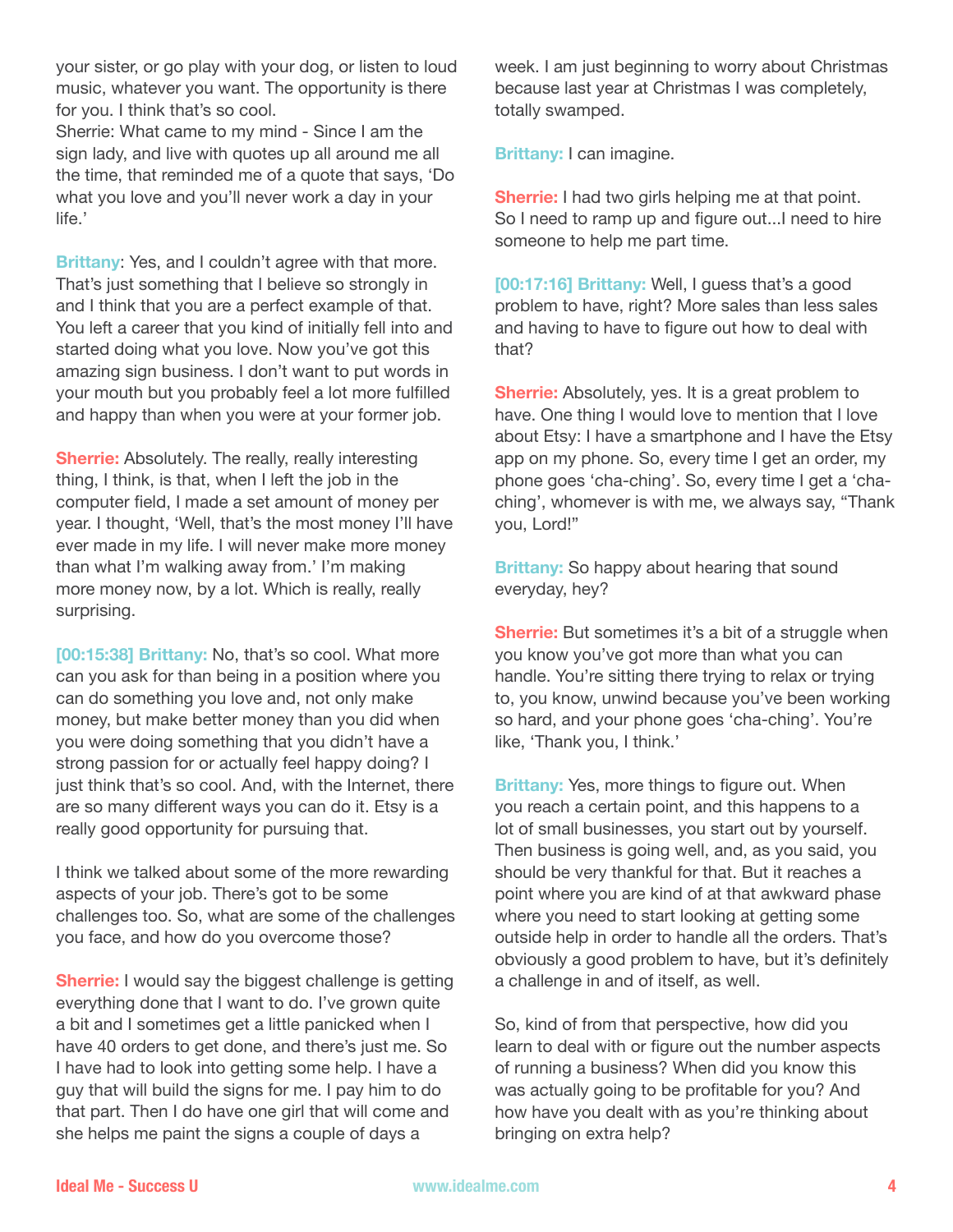**[00:18:52] Sherrie:** Well, I don't have a business degree and never wanted to be a manager or be anybody's boss. So, it's definitely been a learning experience for me. The biggest help that I have is that we have an area in Kansas City that is all these old warehouses where they've opened up shops where they re-purpose things and sell things, where everybody has a booth. So, I started down there, and that's where the learning process really, really helped with the pricing and things. I got input from a lot of different people and saw what they were doing. So, that helped me to price things. Then, when I talked to the manager there, I was telling him that it's getting to where I am too busy, I can't handle all of it. He said, "Well, what you have to do is increase your prices so you can handle the demand." So that was extremely helpful.

**Brittany:** That's a really good insight; increase your prices so you can start to handle your demand. So now you're making more money per piece, but I am sure your volume is increasing every day. But that extra profit margin must be a huge help, especially when you think about, 'OK, can I afford to hire someone to help me with all of the work that I am getting.

**Sherrie:** Exactly. I still want very much for the things in my shop to be affordable, so that people who really like them can afford to get one or two, be able to buy what they want. That's just so important to me that it's affordable. But, at the same time, I have to try to balance how much time does this particular sign take. How detailed is it? So sometimes I might have two signs that are the same size, like great big, where one might have three great big words on it, and the other one might have, you know, 400 tiny words. The more detail, it's going to be more expensive because it just takes a lot longer.

**Brittany:** More time.

**[00:21:12] Sherrie:** I just try to price things really fair.

**Brittany:** That sounds like a really good approach. Obviously it's working well for you. That's the most important thing.

I'm really curious. How does your lifestyle compare today to when you were employed full time? I know I asked this earlier, but are you happier now, more fulfilled? Do you enjoy more of the things that make you happy now versus when you were working for another company?

**Sherrie:** Absolutely. I was driving home the other day. I had just kind of run some errands and was maybe picking up supplies and getting ready to get back home and get to work. The thought went through my head as I was driving home to go to work that, and it was a beautiful day and everything, and I just thought, 'I really love this life. This is great. I am doing what I want to do, and it is very fulfilling."

## **Brittany:** Yeah.

**Sherrie:** And definitely happier. I remember I had a hour commute to work. I remember in the mornings just dragging, you know, and dreading being there, and watching the clock. And it's like, how many more hours? And now I look at the clock and I'm like, "Oh my gosh, so much time went by. I still have so much to do and there's so little time."

**Brittany:** And that's exactly how you want to be feeling. You spend so many hours per day at your job to, like you said, feel like you're just watching the clock tick by and drag on. That's definitely not the position that I know I want to be in. I want to feel excited about how I am spending my time. That's why it's so cool. You were selling your crafts before, but Etsy's kind of allowed you to expand. Actually, I should ask you. Since you've placed your items on Etsy, I assume you're doing more volume on Etsy than anywhere else now?

**Sherrie:** Right. I had to pull out of the other places because I could not keep up with trying to sell locally and keep up with Etsy as well. I do exclusively Etsy. And the amazing thing that I am still just shocked (about) is that I support myself. That's my only income.

**[00:23:29] Brittany:** And that's so cool that you can do that all through this one website. What would you say for someone who's thinking about starting a Etsy shop? For someone who is brand new, what piece of advice would you give them for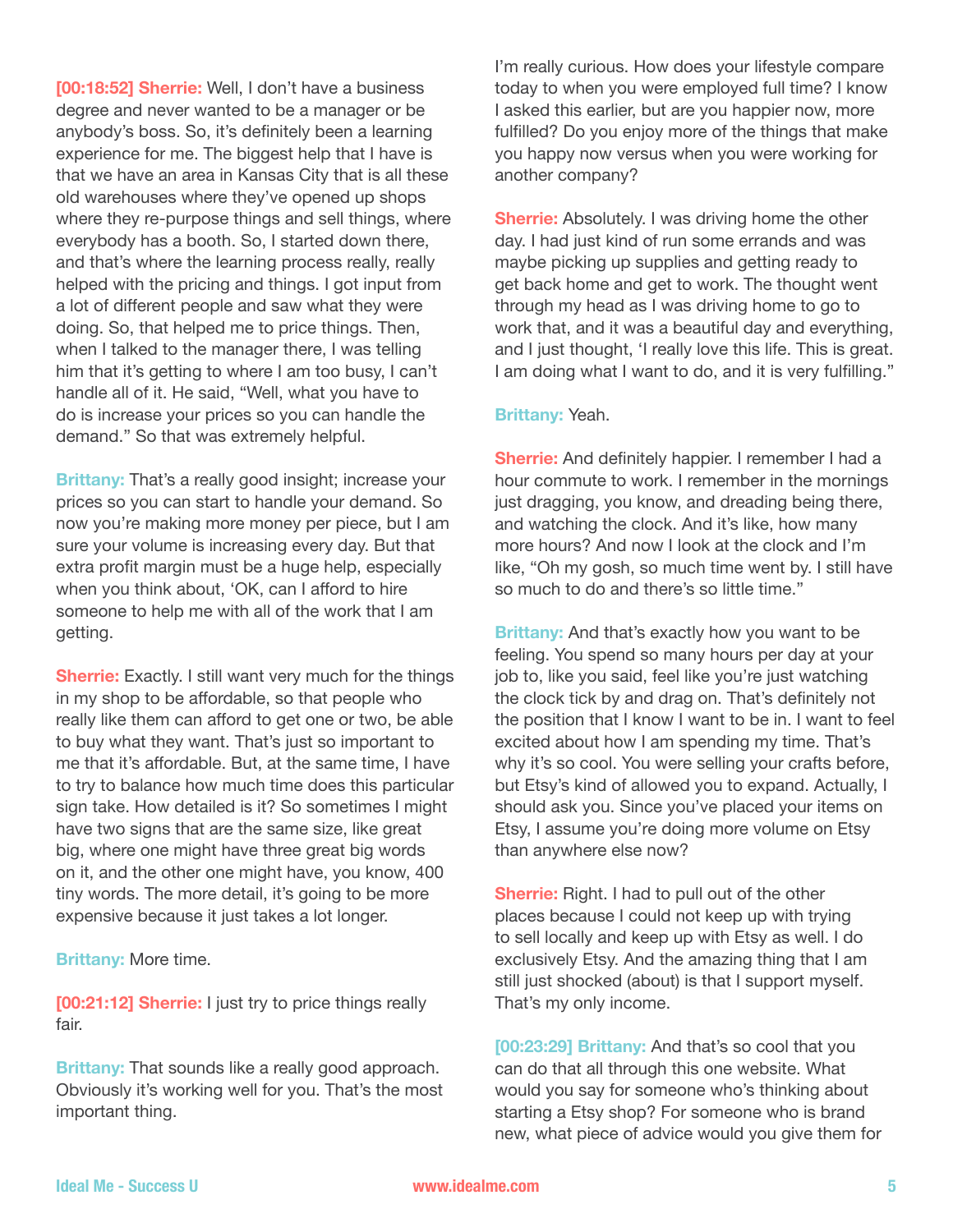## successfully selling on Etsy?

**Sherrie:** There are a lot of articles that Etsy puts out. I would definitely subscribe to those and read all of those. They interview sellers, and they have all kinds of tips and things. That's a great place to start. I read all of those, and I try to read all of them. I had a girl yesterday that's got a brand new shop. I think she only has six items in her shop. And she had written to me asking for advice. That's such a compliment. You kind of walk a thin line because you don't want to give away all of your secrets, you know, because you want to remain successful. But, at the same time, it's like I just think that helping others is the bottom line. If I can help someone, I'd love to. So I gave her a lot of advice. She really appreciated it. A lot of the advice that I gave her had to do with shipping; those great resources out there that I had to go through and igure all this out myself. I ship everything through the US Post Ofice, using priority mail. So I get all those (unintelligible), and they come and pick it up at my house. It's just extremely convenient.

**Brittany:** Yeah, it takes a lot of stress off of your shoulders, I am sure, not having to go to the Post Office.

**Sherrie:** Right, absolutely. So, I am here at the house packaging as quickly as I can before four o'clock, when my mailman gets here. It's like, "Wait, just one minute...just have to put some tape on there." So that's extremely helpful.

Some of my advice would be to reach out to other people who do sell some more items. I think that when people are successful, they don't mind sharing some of the things that they've learned and helping others out. That might be some of my advice - talk to other Etsy sellers.

**Brittany:** Yeah, absolutely. I know when I put my first item on Etsy and sold something on Etsy, I was just so surprised. I put it up and it was kind of mind blowing to me that someone was able to find it. And then actually go through and purchase it. It's such a cool feeling to experience, when you sell your first item on Etsy, or anywhere on line for that matter. I would just say, you know, get started. Put something up on there based on something that you love doing. As Sherrie experienced, your business will kind of grow and evolve, and you'll learn how to increase profitability, and what people like over time. Your time and your experience will teach you so much. Would you agree with that, Sherrie?

**[00:26:45] Sherrie:** Absolutely yes. I have learned so much just by doing. Between doing it and looking at the shop stats - the reports and stuff that Etsy provides - kind of analyzing those and going from there. If you have something that's been there for a long time and it hasn't sold, you look at it and you say, 'Well, it's either no one likes it or it's priced too high.'

**Brittany:** You adjust.

**Sherrie:** You just kind of react, depending on what happens. You learn a lot from it. I would definitely agree.

**Brittany:** This is the last question. What do you think the secret to your success has been?

**Sherrie:** That's a hard one.

**Brittany:** There are probably many.

**Sherrie:** I would hope that maybe my passion shows through.

**Brittany:** Yeah.

**Sherrie:** I hope that I have an intense care, that I have a quality product, and that I don't want to just slop something together and throw it out there. I want it to be something that, you know, when somebody holds it up to the light and looks at it closely, they think, 'Wow, this is really done well.' That it's quality.

I think that and the fact that I have a little bit of an unique product. My signs are not like everybody's signs out there.

I think those are the things that have made it successful.

**Brittany:** Well, I think that is a great answer, particularly about your passion, you know? When